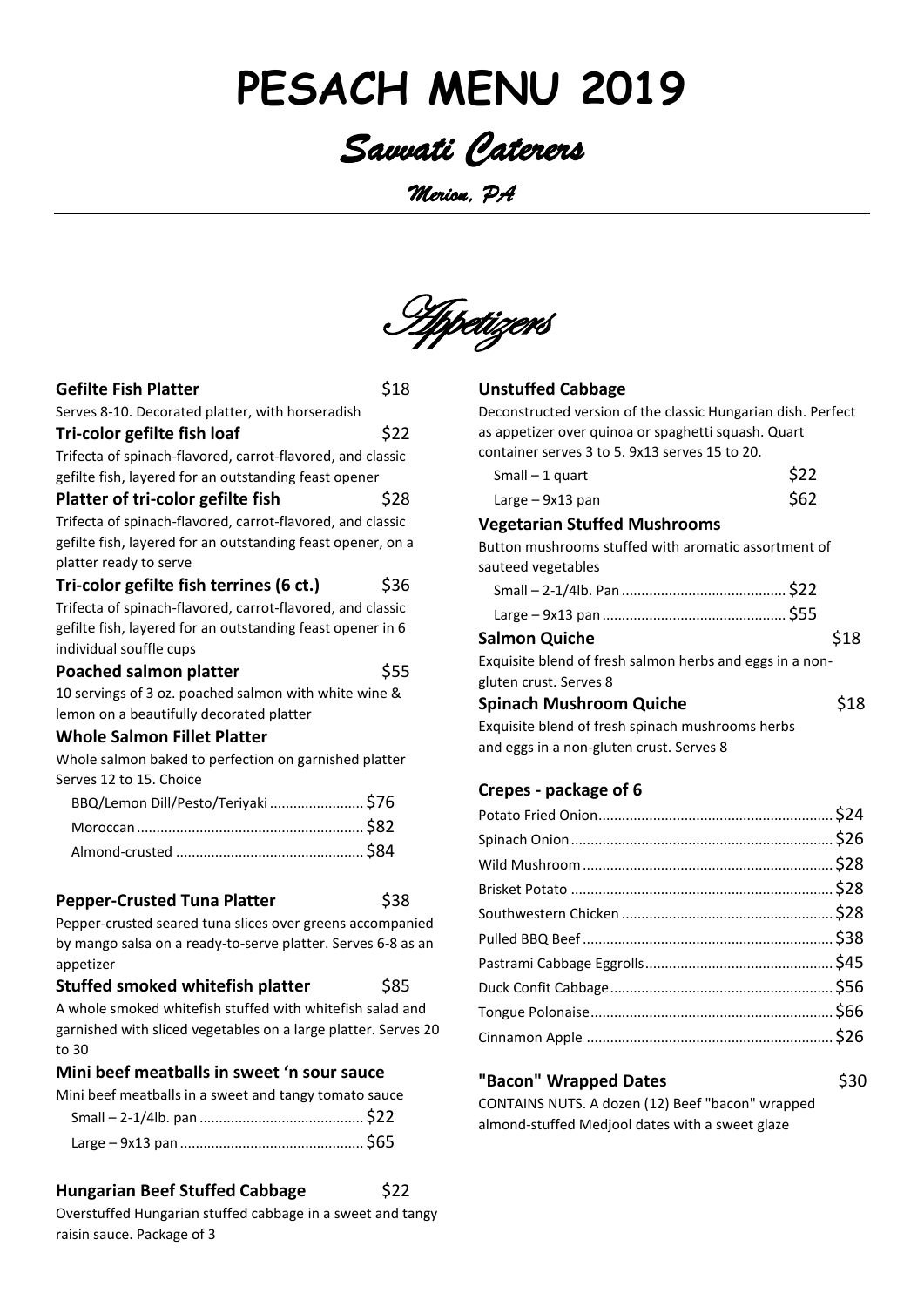Soups

1 Quart

| Wild Mushroom Bisque  \$14 |  |
|----------------------------|--|
|                            |  |
|                            |  |
|                            |  |
|                            |  |

| <b>Large Matzah Balls</b>                        |      |
|--------------------------------------------------|------|
| Package of 6. Nothing completes a Pesach chicken |      |
| soup like bubbe's matzah balls!                  |      |
| Large non-G "matzah" balls                       | \$10 |
| Package of 6. Non-gebrokts and non-gluten!       |      |
| Hard to tell they're not really matzah!          |      |
| <b>Crepe Noodles</b>                             | \$25 |
| Quart-size bag of "noodles" made from            |      |
| thinly sliced egg omelets                        |      |
| Non-G Soup nuts (half-pint)                      |      |
|                                                  |      |



#### BY THE HALF PINT 8 oz. containers of your favorite spreads

| Strawberry Citrus Vinaigrette  \$4 |
|------------------------------------|
| Raspberry Shallot Vinaigrette  \$6 |
| Egg Salad (with fried onions) \$4  |
|                                    |
|                                    |
|                                    |
|                                    |

#### BY THE PINT

#### 1 lb. containers of your favorite salads

| Red Bliss Potato Salad \$5         |  |
|------------------------------------|--|
|                                    |  |
|                                    |  |
| No-mayo Red Cabbage Slaw  \$6      |  |
| Russian Cole Slaw (cucumbers)  \$6 |  |
|                                    |  |
|                                    |  |

| Spicy Marinated Olives (w/lemon parsley+jalapeno) \$10 |  |
|--------------------------------------------------------|--|
|                                                        |  |
|                                                        |  |
| Sauteed Liver and Onions  \$16                         |  |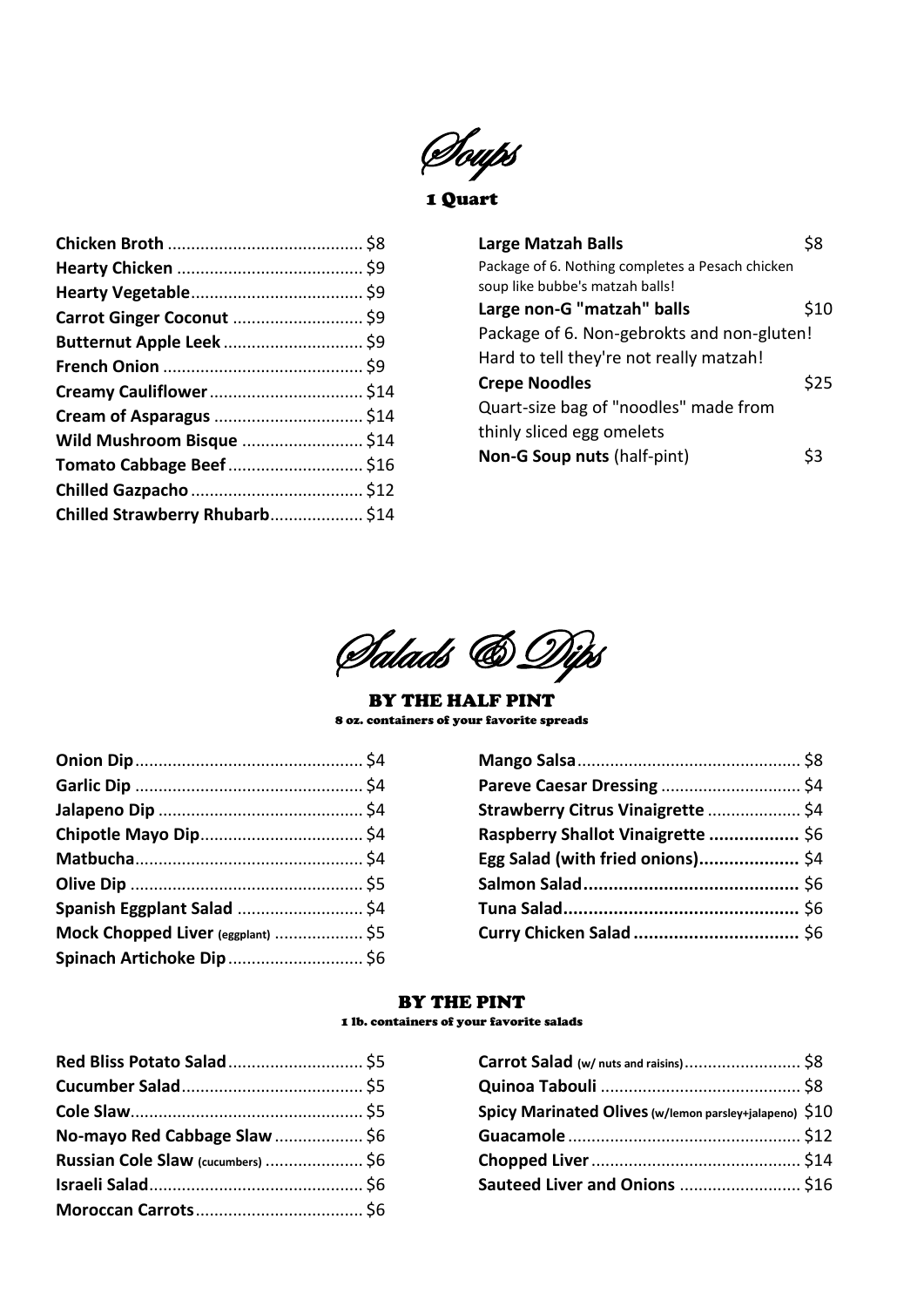

| Small rectangle (serves 6 to 8)          | 9x13 pan (serves 25 to 30) | Single Souffle Servings (6 pk.) |
|------------------------------------------|----------------------------|---------------------------------|
|                                          | \$28                       | \$14                            |
| Potato and Meat (Yapsach)  \$18          | \$42                       | \$18                            |
| Yerushalmi (non-G)  \$16                 | \$38                       | \$18                            |
|                                          | \$38                       | \$18                            |
|                                          | \$32                       | \$16                            |
| Mushroom Onion\$16                       | \$38                       | \$18                            |
| Mushroom Matzah (meat)  \$16             | \$38                       | \$18                            |
| Apple Cranberry (may contain nuts)  \$16 | \$38                       | \$18                            |

Vegetables/Sides

| Roasted Root Vegetables \$12                                                   | \$32 |
|--------------------------------------------------------------------------------|------|
| Roasted Diced Beets  \$12                                                      | \$32 |
| Roasted Sweet Potatoes w/ onions  \$10                                         | \$26 |
| <b>Homestyle Mashed Potatoes</b>                                               |      |
|                                                                                | \$24 |
| Creamy Mashed Sweet Potatoes \$10                                              | \$26 |
| Maple Sweet Potato Pie with Pecan Topping                                      |      |
| CONTAINS NUTS. Round, on a non-gluten crust  \$30                              |      |
| Home Fries Fried potato wedges  \$14                                           | \$30 |
| Rosemary Roasted Red Potatoes \$9                                              | \$24 |
| Potato Knishes - 4 ct.                                                         |      |
| Savory mashed potato filling wrapped in crepe "dough" \$22                     |      |
| Potato Pastrami Leek Fritters (dozen) \$36                                     |      |
|                                                                                |      |
| <b>Mock Sesame Noodles *</b> contains nuts.<br>Spaghetti squash noodles coated |      |
| in a sweet and spicy almond butter sauce $$ \$18                               | \$48 |
| Quinoa Pilaf                                                                   |      |
| Mixed with a touch of sautéed vegetables  \$16                                 | \$42 |
| <b>Sweet Quinoa Pilaf *</b> contains nuts.                                     |      |
| Tossed with raisins almonds and citrus zest \$18                               | \$48 |
| Shiitake Quinoa Pilaf                                                          |      |
| with sautéed shiitake mushrooms and white wine\$22                             | \$58 |

Small Large **Small** Large Small Large Small Large Small Large Small Large Small Large Small Large Small Large Small Large Small Large Small Large Small Large Small Large Small Large Small Large Small Large Small Large Smal

#### Shiitake "Risotto"

Pesach version of the classic creamy dish made with slow-cooked non-gluten/nongebrokts farfel, shiitake mushrooms, and white wine

| gebrokis rarrer, simtake musimoonis, and writte wine                             |      |
|----------------------------------------------------------------------------------|------|
|                                                                                  | \$70 |
| Cabbage and Onions \$12                                                          | \$26 |
| Cabbage and Non-G Noodles                                                        |      |
| Cabbage and onions sautéed with non-gluten/non-gebrokts noodles                  |      |
|                                                                                  | \$42 |
| Honey Glazed Carrots\$9                                                          | \$24 |
| Tempura Onion RingsLARGE \$54                                                    |      |
| Tempura CauliflowerLARGE \$56                                                    |      |
| Popcorn Cauliflower                                                              |      |
| Roasted with garlic and turmeric  \$18                                           | \$46 |
| Broccoli and Cauliflower Garlic Sauté \$18                                       | \$46 |
| <b>Julienned Vegetables</b>                                                      |      |
| Julienned and sautéed carrots zucchini and red pepper                            |      |
|                                                                                  | \$58 |
| Sautéed Zucchini and Peppers                                                     |      |
| Sauteed half-slices of zucchini onions and red peppers with garlic and olive oil |      |
|                                                                                  | \$32 |
| Seasoned Spaghetti Squash  \$12                                                  | \$32 |
| Baked Spiced Acorn Squash - 4 servings                                           |      |
| \$14<br>4 pieces of spiced acorn squash baked in the shell                       |      |
| Grilled Vegetable Stacks - serves 6                                              |      |
| Grilled stacks of red peppers zucchini carrots and portobello mushrooms $$36$    |      |
| Ratatouille - 1 Quart                                                            |      |
| Eggplant zucchini pepper and onions simmered                                     |      |
|                                                                                  |      |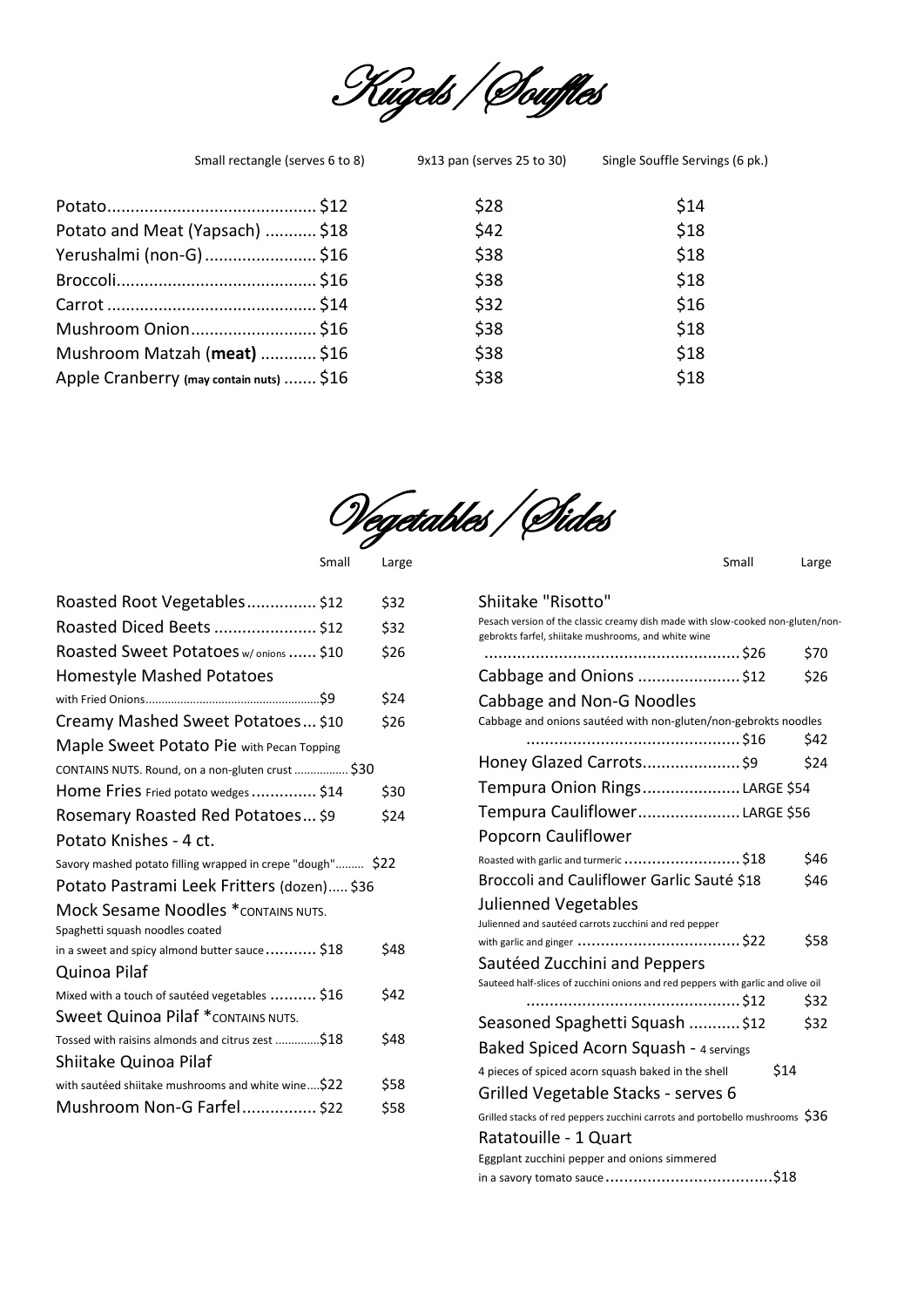

|                                                                      | Small | Large |
|----------------------------------------------------------------------|-------|-------|
| Beef Meatballs (in sweet n sour sauce)\$18                           |       | \$55  |
|                                                                      |       | \$65  |
|                                                                      |       | \$72  |
|                                                                      |       | \$65  |
|                                                                      |       | \$65  |
| Moussaka Rollatini a la Marinara \$35                                |       | \$88  |
| Golden Spinach Meat Matzah Lasagna \$65                              |       |       |
| Stuffed Peppers with meat and sauteed veggies - 4 servings \$60      |       |       |
|                                                                      |       |       |
|                                                                      |       |       |
|                                                                      |       |       |
| Traditional beef brisket (with mushrooms and gravy) 3 servings  \$48 |       |       |
|                                                                      |       |       |
|                                                                      |       |       |
| Yom Tov pot roast in red wine reduction (serves 8-10)  \$88          |       |       |
| 8 oz. Grilled rib steaks - 2 steaks cooked to medium  \$48           |       |       |
| Herbed Baby Lamb Chops (4 chops, pan-seared to medium)  \$60         |       |       |

Chicken Entrees

#### ALL ARE PACKAGES OF 4 UNLESS OTHERWISE NOTED

|                                                                    | Dark Meat |      | Cutlets |
|--------------------------------------------------------------------|-----------|------|---------|
|                                                                    |           |      |         |
|                                                                    |           |      | \$36    |
| Pomegranate Chicken w/ apricots \$28                               |           |      | \$36    |
|                                                                    |           |      | \$36    |
| Chicken Picatta (in lemon caper garlic sauce)  \$32                |           |      | \$36    |
|                                                                    |           |      | \$36    |
|                                                                    |           |      | \$39    |
| Chicken L'orange (in orange wine sauce)                            |           |      | \$39    |
|                                                                    |           |      | \$39    |
|                                                                    |           |      | \$39    |
|                                                                    |           |      | \$42    |
|                                                                    | Small     |      | Large   |
| Popcorn Chicken (non-G) (breaded/battered chicken nuggets)         |           |      |         |
|                                                                    |           |      | \$65    |
| Sticky BBQ Chicken Drumsticks (package of 24)                      |           |      | \$92    |
|                                                                    |           |      | \$55    |
|                                                                    |           |      | \$65    |
| Baby Chicken Shawarma (sliced thinly, with onions and herbs)  \$25 |           |      | \$74    |
| Pomegranate-Glazed Chicken Skewers                                 |           | \$48 |         |
| 8 skewers of grilled cubes of white meat chicken and vegetables    |           |      |         |
| Grilled Hawaiian Baby Chicken Skewer                               |           | \$56 |         |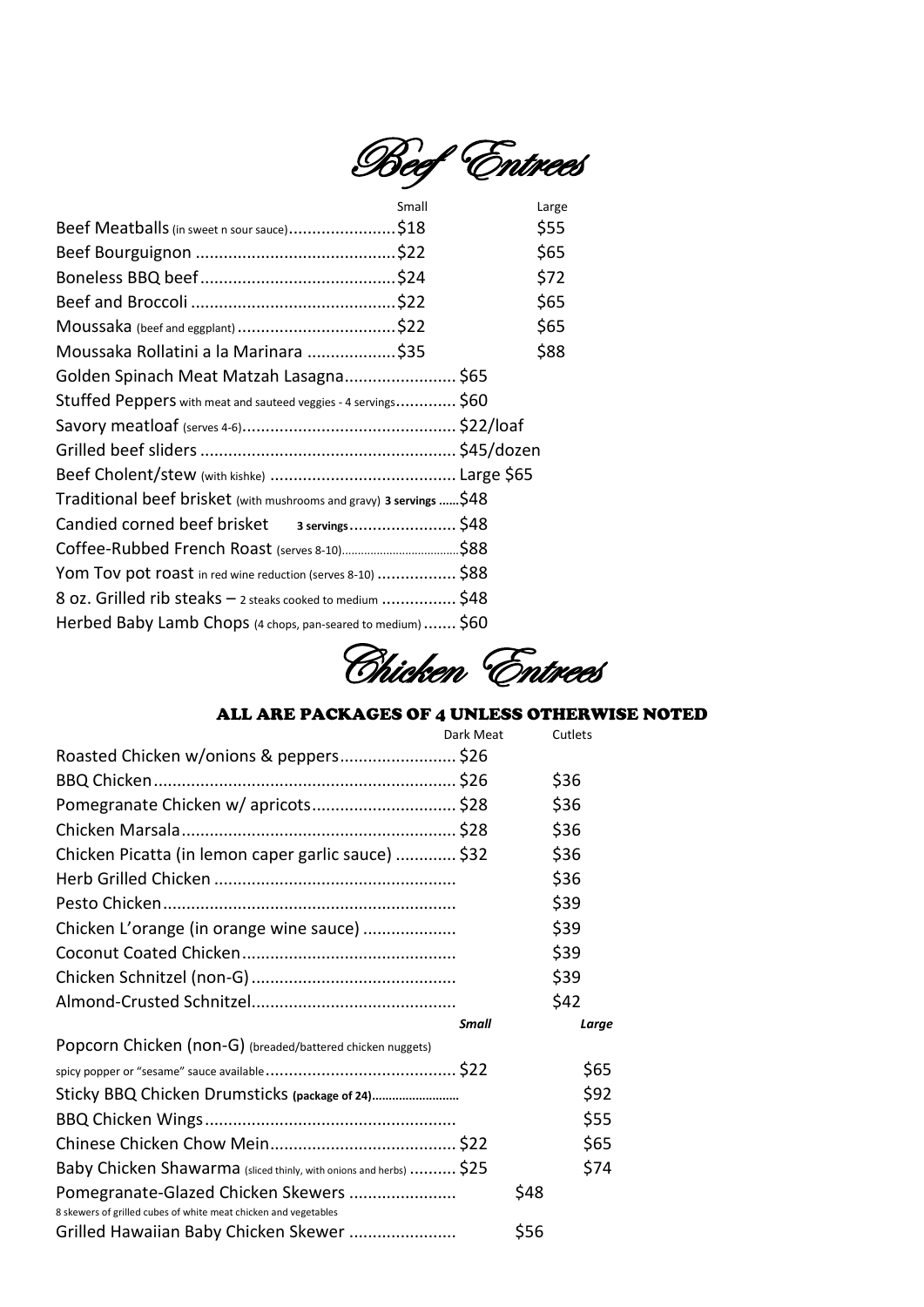| 8 skewers of succulent dark meat chicken and vegetables         |      |
|-----------------------------------------------------------------|------|
| Honey-Glazed Stuffed Capons (skin-on boneless thigh) 3 servings | \$48 |
| Glazed Cornish Hens w/ stuffing (2 pc)                          | \$38 |

Fish Entrees

#### ALL ARE PACKAGES OF 4 UNLESS OTHERWISE NOTED

| Flounder Francaise (breaded/non-G crumbs, topped w/ lemon caper sauce) \$48 |  |
|-----------------------------------------------------------------------------|--|
|                                                                             |  |
|                                                                             |  |
| Salmon or Flounder Wellington (spinach pine nut filling) \$52               |  |
| Salmon Kebobs (12 kebobs - Veggies and 2 salmon cubes per skewer) \$52      |  |
|                                                                             |  |
|                                                                             |  |
|                                                                             |  |
|                                                                             |  |

Vegan Entrees

| Quinoa Pignola Stuffed Acorn Squash - 2-Pack \$28                                                                     |  |
|-----------------------------------------------------------------------------------------------------------------------|--|
| Large Stuffed Portobellos - 2-pack                                                                                    |  |
| stuffed with a perfect blend of fresh herbs leeks spinach mushrooms and quinoa $\ldots\ldots\ldots\ldots\ldots\ldots$ |  |
|                                                                                                                       |  |
| Eggplant Rollatini - 4-pack (spinach mushroom filling) \$30                                                           |  |

Desserts

|                                                           | Small | Large |
|-----------------------------------------------------------|-------|-------|
|                                                           |       | \$32  |
| Deluxe Brownies made w/almond butter and almond flour\$22 |       | \$45  |
| Almond Butter Chocolate Chip Cookie Bars \$22             |       | \$45  |
|                                                           |       | \$38  |
|                                                           |       |       |
|                                                           |       |       |
|                                                           |       |       |
| Fudgy Chocolate Bundt Cake with mocha glaze\$55           |       |       |
|                                                           |       |       |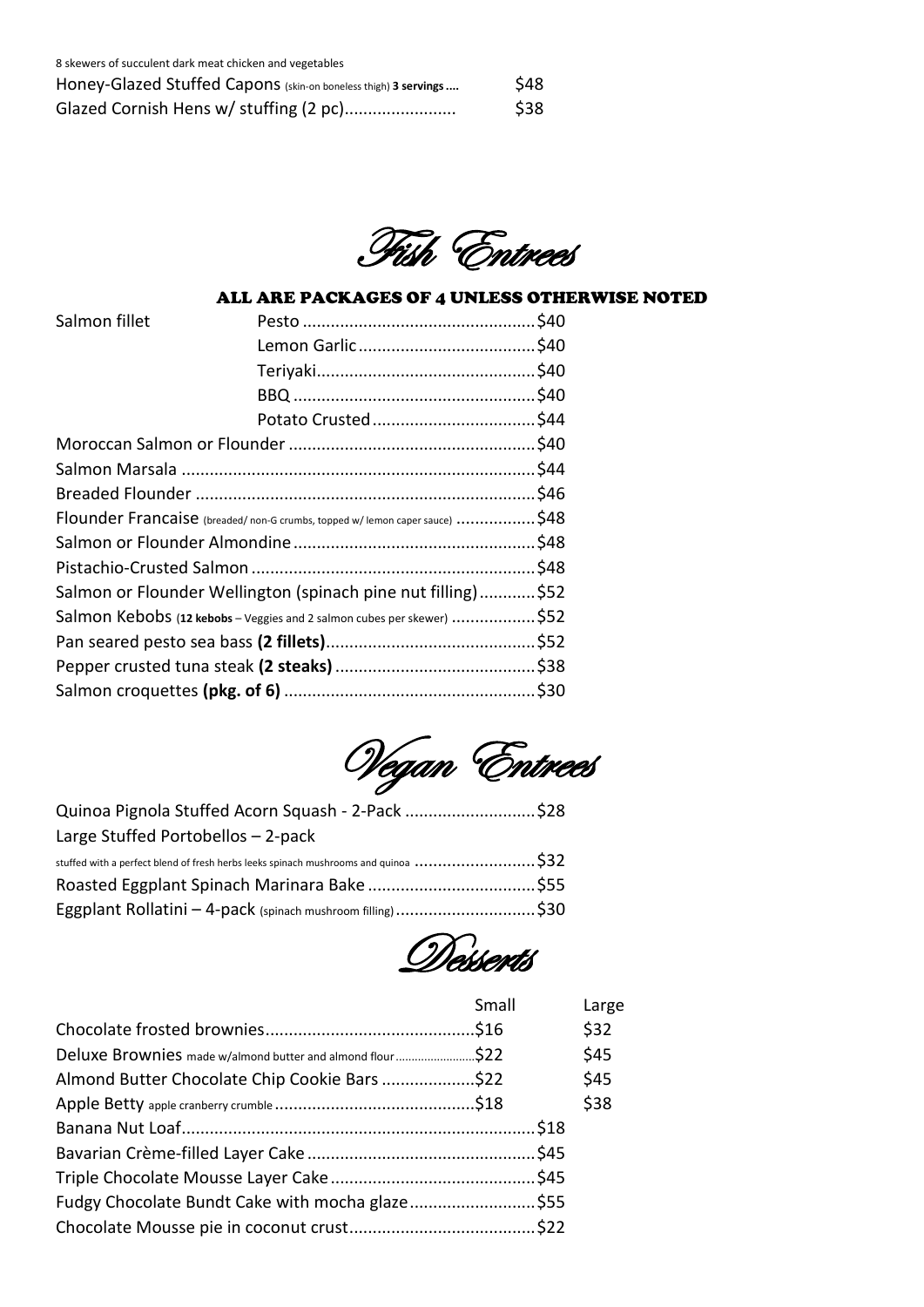| Matzah Baklava layered wine-soaked matzah chopped nuts and honey \$65 (9x13)                             |  |
|----------------------------------------------------------------------------------------------------------|--|
| Almond caramel pareve ice cream torte (serves 12) \$42                                                   |  |
| Strawberry swirl pareve ice cream torte (serves 12)\$42                                                  |  |
| Chocolate Trifle (chocolate cake, mousse, whipped cream, and Viennese crunch) \$85 TRIFLE GLASS INCLUDED |  |
|                                                                                                          |  |
|                                                                                                          |  |
|                                                                                                          |  |
|                                                                                                          |  |
|                                                                                                          |  |

Extras

| Each order contains pre-checked leaves for 2 portions per person for the Seder |  |
|--------------------------------------------------------------------------------|--|

### SEDER PACKAGE # 1

#### (Minimum 6 People)

#### Includes:

• Seder Plate, 64-oz. grape juice, half-pint of charoses

Extra: Seder Romaine Leaves add \$4 pp

- Gefilte Fish (or add \$4 pp for poached salmon)
- Chicken Soup w/ matzo balls or Butternut Leek Soup
- Potato Kugel, Mashed Potatoes, or Creamy Mashed Sweet Potatoes

Broccoli Cauliflower Medley or Honey Glazed **Carrots** 

- *Entrée Choice* (choose 1)
	- Brisket
	- Lemon Dill Salmon
	- Roasted Chicken
	- Pomegranate Chicken
	- Herb Grilled Chicken
	- Chicken L'Orange
	- **BBQ Chicken**
	- Chicken Marsala

Cole Slaw

Cucumber Salad

Relish Dish

• Brownies or Fresh fruit platter

\$46 PER PERSON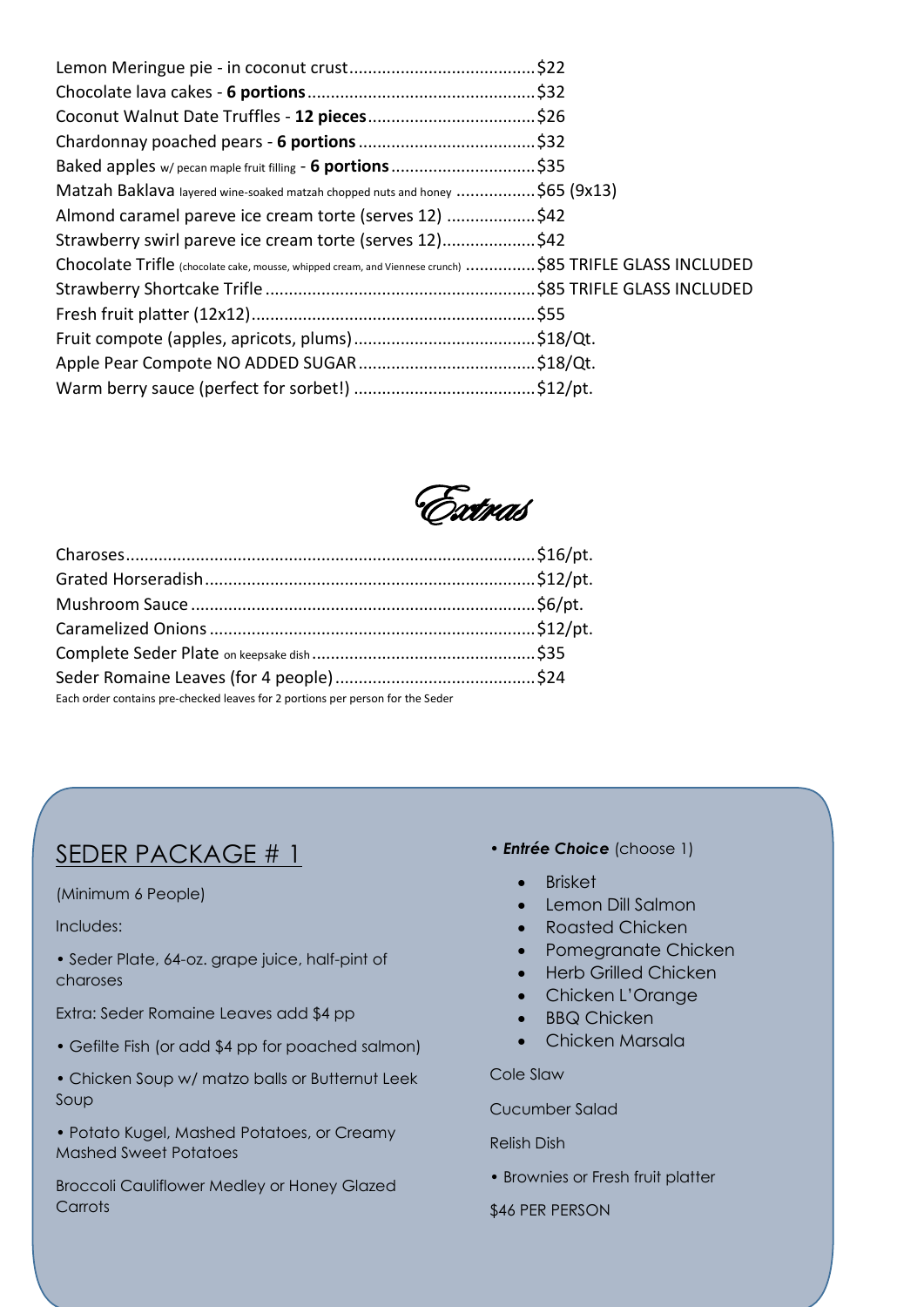## SEDER PACKAGE # 2

#### (Feeds 12 People)

#### Includes:

- Seder Plate, Two bottles of 64-oz. grape juice, and a pint of Charoses
- Extra: Seder Romaine Leaves \$48

#### **Gefilte Fish** (or add any Salmon: + \$4 pp)

#### **Choice of Soup**

- Chicken Soup w/ Matzah Balls
- Hearty Vegetable
- Butternut Squash
- French Onion

#### *Choice of One Entree - 14 Servings !*

- Brisket w/ Gravy
- Lemon Dill Salmon
- Moroccan Salmon
- Salmon Marsala
- Roasted Chicken
- Pomegranate Chicken
- Chicken Marsala
- Herb Grilled Chicken
- Pesto Chicken
- Chicken L'Orange
- Hungarian Stuffed Cabbage
- EXTRA: Stuffed Capons ADD \$120

#### *Choice of Side #1: (choose 2)*

- Potato Kugel
- Carrot Kugel
- Broccoli Kugel
- Mushroom Onion Kugel
- Mushroom Matzah Kugel'
- Homestyle Mashed Potatoes
- Roasted Sweet Potatoes
- Mashed Sweet Potatoes
- Rosemary Red Potatoes

#### *Choice of Side #2: (choose 2)*

- Roasted Root Vegetables
- Roasted Beets
- Cabbage and Onions
- Honey Glazed Carrots
- Sautéed Broccoli and Cauliflower
- Seasoned Spaghetti Squash
- Baked Spiced Acorn Squash
- Ratatouille

#### *Choice of Two Salads:*

Spanish eggplant salad

Cole slaw

Cucumber salad

No Mayo Red Cabbage Salad

Israeli Salad

Moroccan carrots

Carrot salad

Relish Dish

#### *Choice of two Desserts:*

**Brownies** 

Almond Butter Chocolate Chip Cookie Bars

Fruit crumble

Fresh fruit platter

**\$515**